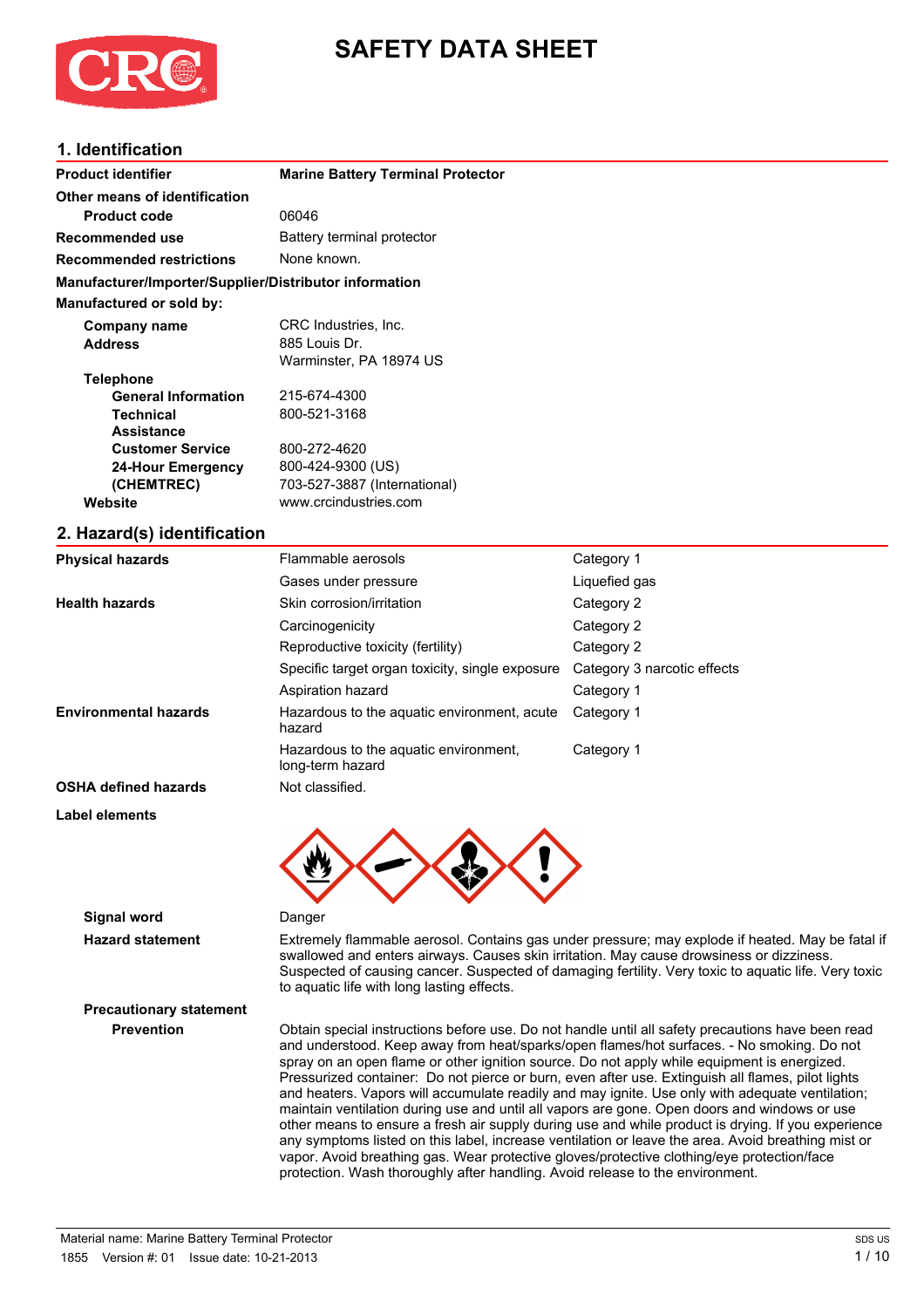| <b>Response</b>                              | If swallowed: Immediately call a poison center/doctor. Do NOT induce vomiting. IF ON SKIN:<br>Wash with plenty of soap and water. If skin irritation occurs: Get medical attention. Take off<br>contaminated clothing and wash before reuse. If inhaled: Remove person to fresh air and keep<br>comfortable for breathing. Call a poison center/doctor if you feel unwell. If exposed or concerned:<br>Get medical attention. Collect spillage. |
|----------------------------------------------|-------------------------------------------------------------------------------------------------------------------------------------------------------------------------------------------------------------------------------------------------------------------------------------------------------------------------------------------------------------------------------------------------------------------------------------------------|
| <b>Storage</b>                               | Store in a well-ventilated place. Store locked up. Protect from sunlight. Do not expose to<br>temperatures exceeding 50°C/122°F. Exposure to high temperature may cause can to burst.                                                                                                                                                                                                                                                           |
| <b>Disposal</b>                              | Dispose of contents/container in accordance with local/regional/national regulations.                                                                                                                                                                                                                                                                                                                                                           |
| Hazard(s) not otherwise<br>classified (HNOC) | Static accumulating flammable liquid can become electrostatically charged even in bonded and<br>grounded equipment. Sparks may ignite liquid and vapor. May cause flash fire or explosion.                                                                                                                                                                                                                                                      |
|                                              |                                                                                                                                                                                                                                                                                                                                                                                                                                                 |

#### **Supplemental information**

63.35% of the mixture consists of component(s) of unknown acute hazards to the aquatic environment. 66.31% of the mixture consists of component(s) of unknown long-term hazards to the aquatic environment.

#### **3. Composition/information on ingredients**

| <b>Mixtures</b>                                              |                          |                   |           |
|--------------------------------------------------------------|--------------------------|-------------------|-----------|
| <b>Chemical name</b>                                         | Common name and synonyms | <b>CAS number</b> | %         |
| Liquefied Petroleum Gas                                      |                          | 68476-86-8        | $20 - 30$ |
| Naphtha (petroleum), Hydrotreated<br>Light                   |                          | 64742-49-0        | $20 - 30$ |
| 3-Methylhexane                                               |                          | 589-34-4          | $10 - 20$ |
| n-Heptane                                                    |                          | 142-82-5          | $10 - 20$ |
| Petrolatum                                                   |                          | 8009-03-8         | $10 - 20$ |
| 2-Methylhexane                                               |                          | 591-76-4          | $5 - 10$  |
| Methylcyclohexane                                            |                          | 108-87-2          | $5 - 10$  |
| Distillates (petroleum),<br>Solvent-refined Heavy Paraffinic |                          | 64741-88-4        | $1 - 3$   |
| Xylene                                                       |                          | 1330-20-7         | $1 - 3$   |
| Ethylbenzene                                                 |                          | $100 - 41 - 4$    | $\leq 1$  |
| n-Hexane                                                     |                          | 110-54-3          | < 1       |

Specific chemical identity and/or percentage of composition has been withheld as a trade secret.

#### **4. First-aid measures**

| <b>Inhalation</b>                                                            | Remove victim to fresh air and keep at rest in a position comfortable for breathing. Call a POISON<br>CENTER or doctor/physician if you feel unwell.                                                                                          |
|------------------------------------------------------------------------------|-----------------------------------------------------------------------------------------------------------------------------------------------------------------------------------------------------------------------------------------------|
| <b>Skin contact</b>                                                          | Wash with plenty of soap and water. If skin irritation occurs: Get medical advice/attention. Take off<br>contaminated clothing and wash before reuse.                                                                                         |
| Eye contact                                                                  | Rinse with water. Get medical attention if irritation develops and persists.                                                                                                                                                                  |
| Ingestion                                                                    | Call a physician or poison control center immediately. Rinse mouth. Do not induce vomiting. If<br>vomiting occurs, keep head low so that stomach content doesn't get into the lungs. Aspiration may<br>cause pulmonary edema and pneumonitis. |
| <b>Most important</b><br>symptoms/effects, acute and<br>delayed              | Vapors have a narcotic effect and may cause headache, fatigue, dizziness and nausea. May<br>cause drowsiness or dizziness. May cause redness and pain.                                                                                        |
| Indication of immediate<br>medical attention and special<br>treatment needed | Provide general supportive measures and treat symptomatically. Keep victim under observation.<br>Symptoms may be delayed.                                                                                                                     |
| <b>General information</b>                                                   | IF exposed or concerned: Get medical advice/attention. Ensure that medical personnel are aware<br>of the material(s) involved, and take precautions to protect themselves.                                                                    |

## **5. Fire-fighting measures**

| Suitable extinguishing media                  | Water fog. Foam. Carbon dioxide (CO2). Dry chemical powder, carbon dioxide, sand or earth may<br>be used for small fires only.                                                                                                                                                                                                                                                                                                                                            |
|-----------------------------------------------|---------------------------------------------------------------------------------------------------------------------------------------------------------------------------------------------------------------------------------------------------------------------------------------------------------------------------------------------------------------------------------------------------------------------------------------------------------------------------|
| Unsuitable extinguishing<br>media             | Do not use water jet as an extinguisher, as this will spread the fire.                                                                                                                                                                                                                                                                                                                                                                                                    |
| Specific hazards arising from<br>the chemical | Contents under pressure. Pressurized container may explode when exposed to heat or flame. This<br>product is a poor conductor of electricity and can become electrostatically charged. If sufficient<br>charge is accumulated, ignition of flammable mixtures can occur. Static electricity accumulation<br>may be significantly increased by the presence of small quantities of water or other contaminants.<br>Material will float and may ignite on surface of water. |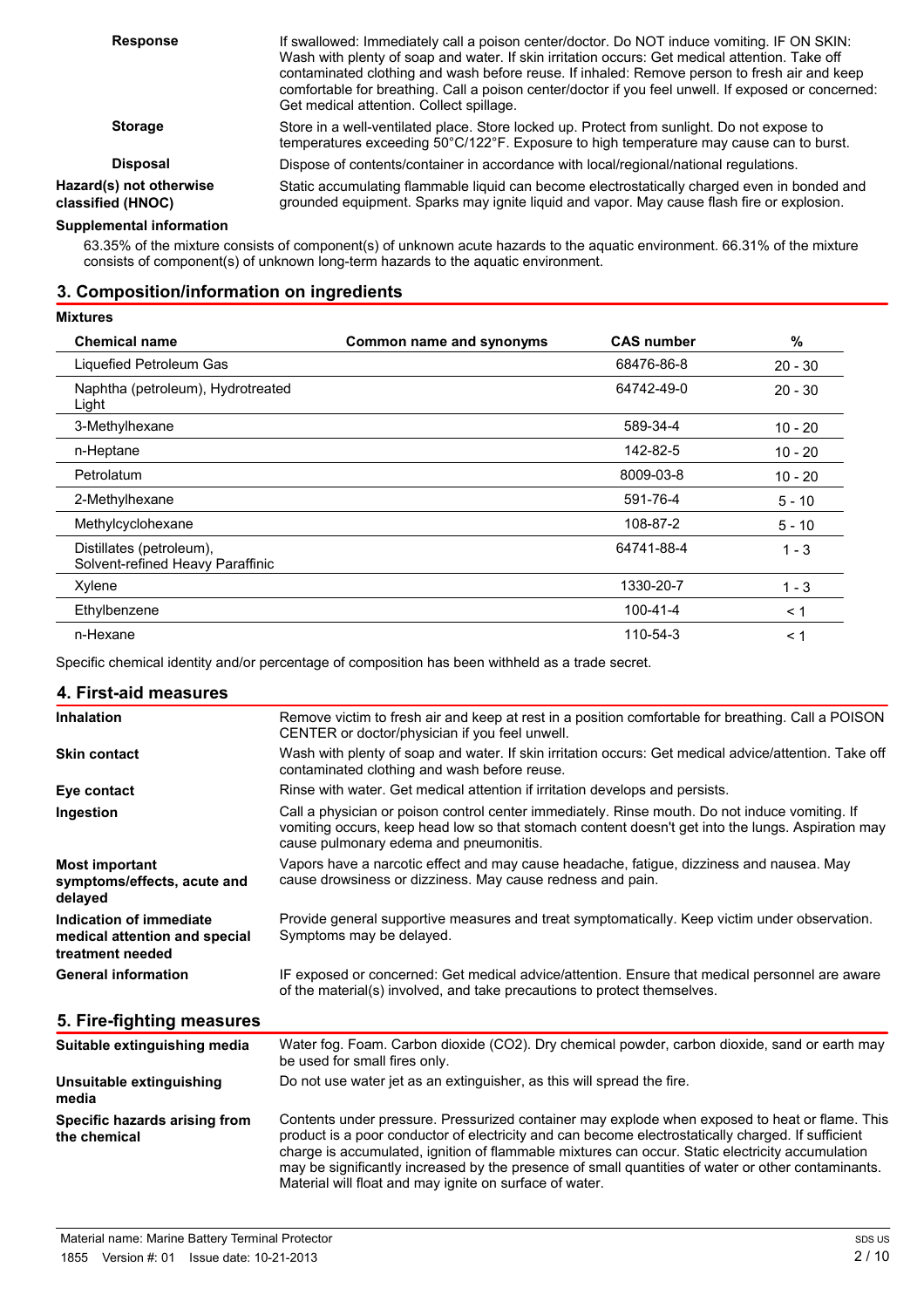| Special protective equipment<br>and precautions for firefighters          | Firefighters must use standard protective equipment including flame retardant coat, helmet with<br>face shield, gloves, rubber boots, and in enclosed spaces, SCBA.                                                                                                                                                                                                                                                                                                                                                                                                                                                                                                                                                                                                                             |  |
|---------------------------------------------------------------------------|-------------------------------------------------------------------------------------------------------------------------------------------------------------------------------------------------------------------------------------------------------------------------------------------------------------------------------------------------------------------------------------------------------------------------------------------------------------------------------------------------------------------------------------------------------------------------------------------------------------------------------------------------------------------------------------------------------------------------------------------------------------------------------------------------|--|
| <b>Fire-fighting</b><br>equipment/instructions                            | In case of fire: Stop leak if safe to do so. Do not move cargo or vehicle if cargo has been exposed<br>to heat. Move containers from fire area if you can do so without risk. Containers should be cooled<br>with water to prevent vapor pressure build up. For massive fire in cargo area, use unmanned hose<br>holder or monitor nozzles, if possible. If not, withdraw and let fire burn out.                                                                                                                                                                                                                                                                                                                                                                                                |  |
| <b>General fire hazards</b>                                               | Extremely flammable aerosol.                                                                                                                                                                                                                                                                                                                                                                                                                                                                                                                                                                                                                                                                                                                                                                    |  |
| 6. Accidental release measures                                            |                                                                                                                                                                                                                                                                                                                                                                                                                                                                                                                                                                                                                                                                                                                                                                                                 |  |
| Personal precautions,<br>protective equipment and<br>emergency procedures | Keep unnecessary personnel away. Keep people away from and upwind of spill/leak. Keep out of<br>low areas. Remove all possible sources of ignition in the surrounding area. Wear appropriate<br>personal protective equipment. Do not touch damaged containers or spilled material unless<br>wearing appropriate protective clothing. Avoid inhalation of vapors or mists. Avoid breathing gas.<br>Ventilate closed spaces before entering them. Use appropriate containment to avoid<br>environmental contamination. Transfer by mechanical means such as vacuum truck to a salvage<br>tank or other suitable container for recovery or safe disposal. Local authorities should be advised if<br>significant spillages cannot be contained. For personal protection, see section 8 of the SDS. |  |

| Methods and materials for<br>containment and cleaning up | Eliminate all ignition sources (no smoking, flares, sparks, or flames in immediate area). Keep<br>combustibles (wood, paper, oil, etc.) away from spilled material. This material is classified as a<br>water pollutant under the Clean Water Act and should be prevented from contaminating soil or<br>from entering sewage and drainage systems which lead to waterways. Stop leak if you can do so<br>without risk. Move the cylinder to a safe and open area if the leak is irreparable. Isolate area until<br>gas has dispersed. Cover with plastic sheet to prevent spreading. Absorb in vermiculite, dry sand<br>or earth and place into containers. |
|----------------------------------------------------------|-------------------------------------------------------------------------------------------------------------------------------------------------------------------------------------------------------------------------------------------------------------------------------------------------------------------------------------------------------------------------------------------------------------------------------------------------------------------------------------------------------------------------------------------------------------------------------------------------------------------------------------------------------------|
|                                                          |                                                                                                                                                                                                                                                                                                                                                                                                                                                                                                                                                                                                                                                             |

Small Spills: Wipe up with absorbent material (e.g. cloth, fleece). Clean surface thoroughly to remove residual contamination. For waste disposal, see section 13 of the SDS. **Environmental precautions** Avoid release to the environment. Contact local authorities in case of spillage to drain/aquatic environment. Prevent further leakage or spillage if safe to do so. Do not contaminate water. Avoid

environmental contamination.

## **7. Handling and storage**

**Precautions for safe handling** Obtain special instructions before use. Do not handle until all safety precautions have been read and understood. Minimize fire risks from flammable and combustible materials (including combustible dust and static accumulating liquids) or dangerous reactions with incompatible materials. Handling operations that can promote accumulation of static charges include but are not limited to: mixing, filtering, pumping at high flow rates, splash filling, creating mists or sprays, tank and container filling, tank cleaning, sampling, gauging, switch loading, vacuum truck operations. Pressurized container: Do not pierce or burn, even after use. Do not use if spray button is missing or defective. Do not spray on a naked flame or any other incandescent material. Do not smoke while using or until sprayed surface is thoroughly dry. Do not cut, weld, solder, drill, grind, or expose containers to heat, flame, sparks, or other sources of ignition. Do not re-use empty containers. Avoid breathing mist or vapor. Avoid breathing gas. Avoid contact with skin. Avoid contact with eyes. Avoid contact during pregnancy/while nursing. Avoid prolonged exposure. Avoid contact with clothing. Use only in well-ventilated areas. Wear appropriate personal protective equipment. Observe good industrial hygiene practices. When using, do not eat, drink or smoke. Wash hands thoroughly after handling. Use caution around energized equipment. The metal container will conduct electricity if it contacts a live source. This may result in injury to the user from electrical shock and/or flash fire. Avoid release to the environment. Do not empty into drains. For product usage instructions, please see the product label. **Conditions for safe storage, including any incompatibilities** Level 3 Aerosol. Pressurized container. Protect from sunlight and do not expose to temperatures exceeding 50°C/122 °F. Do not puncture, incinerate or crush. Do not handle or store near an open flame,

heat or other sources of ignition. This material can accumulate static charge which may cause spark and become an ignition source. Avoid spark promoters. These alone may be insufficient to remove static electricity. Store in a well-ventilated place. Store away from incompatible materials (see Section 10 of the SDS).

discharge into drains, water courses or onto the ground. Use appropriate containment to avoid

#### **8. Exposure controls/personal protection**

| <b>Occupational exposure limits</b><br>US. OSHA Table Z-1 Limits for Air Contaminants (29 CFR 1910.1000) |                         |            |             |  |
|----------------------------------------------------------------------------------------------------------|-------------------------|------------|-------------|--|
| <b>Components</b>                                                                                        | Type                    | Value      | <b>Form</b> |  |
| Distillates (petroleum),<br>Solvent-refined Heavy<br>Paraffinic (CAS<br>64741-88-4)                      | PEL<br>$5 \text{ mg/m}$ | Mist.      |             |  |
|                                                                                                          |                         | 2000 mg/m3 |             |  |
|                                                                                                          |                         | 500 ppm    |             |  |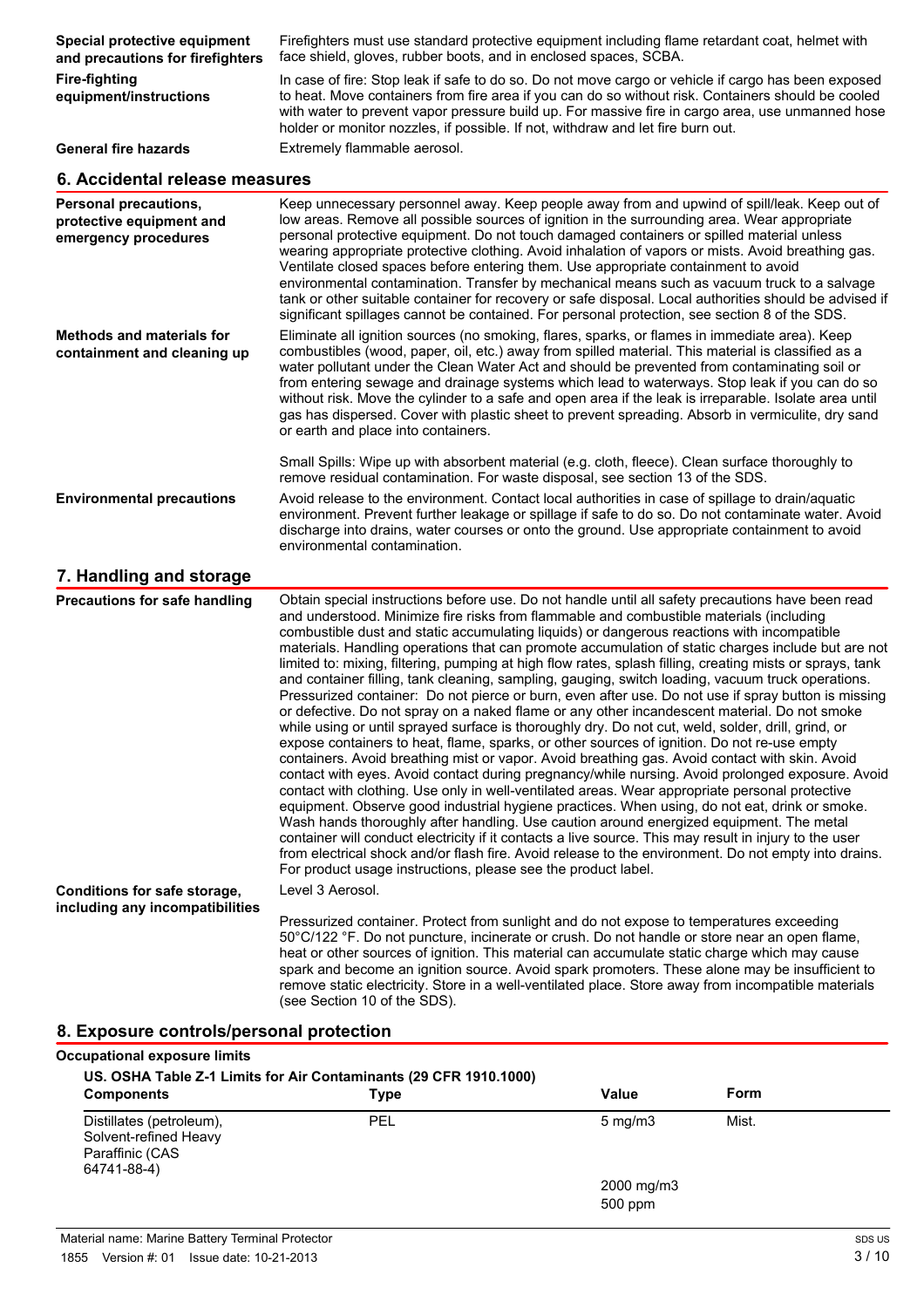# **US. OSHA Table Z-1 Limits for Air Contaminants (29 CFR 1910.1000)**

| <b>Components</b>                                 | <b>Type</b> | Value                 | Form                |
|---------------------------------------------------|-------------|-----------------------|---------------------|
| Ethylbenzene (CAS                                 | <b>PEL</b>  | 435 mg/m3             |                     |
| $100-41-4)$                                       |             |                       |                     |
|                                                   |             | 100 ppm               |                     |
| Methylcyclohexane (CAS                            | PEL         | 2000 mg/m3            |                     |
| $108-87-2)$                                       |             |                       |                     |
|                                                   |             | 500 ppm               |                     |
| n-Heptane (CAS 142-82-5)                          | PEL         | 2000 mg/m3            |                     |
| n-Hexane (CAS 110-54-3)                           | PEL         | 500 ppm<br>1800 mg/m3 |                     |
|                                                   |             | 500 ppm               |                     |
| Petrolatum (CAS                                   | PEL         | $5$ mg/m $3$          | Mist.               |
| 8009-03-8)                                        |             |                       |                     |
| Xylene (CAS 1330-20-7)                            | PEL         | 435 mg/m3             |                     |
|                                                   |             | 100 ppm               |                     |
| <b>US. ACGIH Threshold Limit Values</b>           |             |                       |                     |
| <b>Components</b>                                 | <b>Type</b> | Value                 | Form                |
| 2-Methylhexane (CAS                               | <b>STEL</b> | 500 ppm               |                     |
| $591 - 76 - 4$ )                                  |             |                       |                     |
|                                                   | <b>TWA</b>  | 400 ppm               |                     |
| 3-Methylhexane (CAS                               | <b>STEL</b> | 500 ppm               |                     |
| $589-34-4)$                                       |             |                       |                     |
|                                                   | <b>TWA</b>  | 400 ppm               |                     |
| Distillates (petroleum),<br>Solvent-refined Heavy | <b>TWA</b>  | $5$ mg/m $3$          | Inhalable fraction. |
| Paraffinic (CAS                                   |             |                       |                     |
| 64741-88-4)                                       |             |                       |                     |
| Ethylbenzene (CAS                                 | <b>TWA</b>  | 20 ppm                |                     |
| $100-41-4)$                                       |             |                       |                     |
| Methylcyclohexane (CAS                            | <b>STEL</b> | 500 ppm               |                     |
| $108-87-2)$                                       | <b>TWA</b>  | 400 ppm               |                     |
| n-Heptane (CAS 142-82-5)                          | <b>STEL</b> | 500 ppm               |                     |
|                                                   | <b>TWA</b>  | 400 ppm               |                     |
| n-Hexane (CAS 110-54-3)                           | <b>TWA</b>  | 50 ppm                |                     |
| Petrolatum (CAS                                   | <b>TWA</b>  | $5$ mg/m $3$          | Inhalable fraction. |
| 8009-03-8)                                        |             |                       |                     |
| Xylene (CAS 1330-20-7)                            | <b>STEL</b> | 150 ppm               |                     |
|                                                   | <b>TWA</b>  | 100 ppm               |                     |
| US. NIOSH: Pocket Guide to Chemical Hazards       |             |                       |                     |
| <b>Components</b>                                 | <b>Type</b> | Value                 | Form                |
| Distillates (petroleum),                          | <b>STEL</b> | 10 mg/m3              | Mist.               |
| Solvent-refined Heavy                             |             |                       |                     |
| Paraffinic (CAS                                   |             |                       |                     |
| 64741-88-4)                                       | <b>TWA</b>  | $5$ mg/m $3$          | Mist.               |
| Ethylbenzene (CAS                                 | <b>STEL</b> | 545 mg/m3             |                     |
| $100-41-4)$                                       |             |                       |                     |
|                                                   |             | 125 ppm               |                     |
|                                                   | <b>TWA</b>  | 435 mg/m3             |                     |
|                                                   |             | 100 ppm               |                     |
| Methylcyclohexane (CAS                            | <b>TWA</b>  | 1600 mg/m3            |                     |
| $108-87-2)$                                       |             |                       |                     |
|                                                   |             | 400 ppm               |                     |
| n-Heptane (CAS 142-82-5)                          | Ceiling     | 1800 mg/m3            |                     |
|                                                   | <b>TWA</b>  | 440 ppm<br>350 mg/m3  |                     |
|                                                   |             | 85 ppm                |                     |
| n-Hexane (CAS 110-54-3)                           | <b>TWA</b>  | 180 mg/m3             |                     |
|                                                   |             | 50 ppm                |                     |
| Petrolatum (CAS                                   | <b>STEL</b> | 10 mg/m3              | Mist.               |
| 8009-03-8)                                        |             |                       |                     |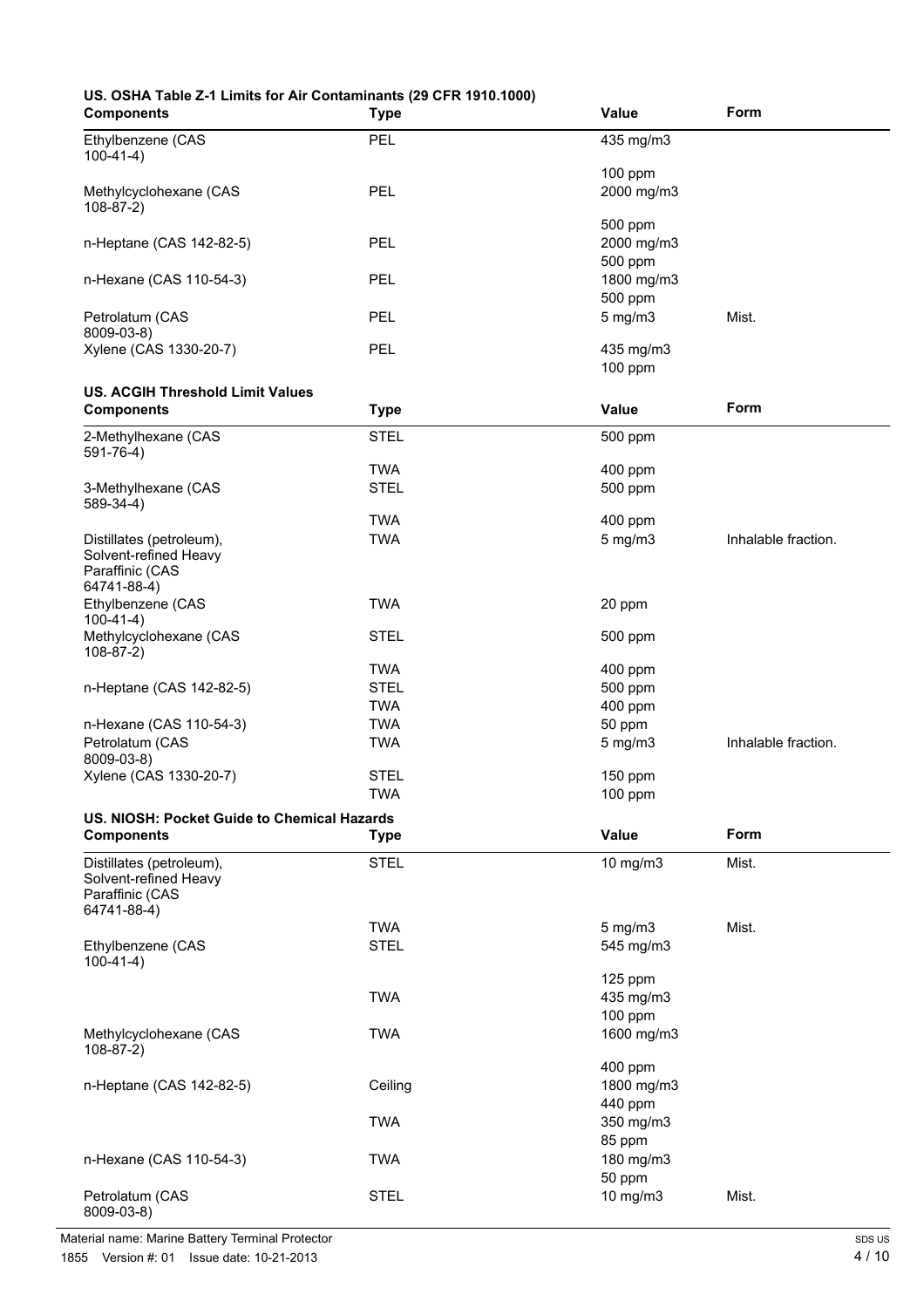| US. NIOSH: Pocket Guide to Chemical Hazards<br><b>Components</b>             | Type                                                                                                                                                                                                                                                                                                                                                                                                                                                                                             |                                                           | Value                             |                      | Form                                                                                                                                                                                         |
|------------------------------------------------------------------------------|--------------------------------------------------------------------------------------------------------------------------------------------------------------------------------------------------------------------------------------------------------------------------------------------------------------------------------------------------------------------------------------------------------------------------------------------------------------------------------------------------|-----------------------------------------------------------|-----------------------------------|----------------------|----------------------------------------------------------------------------------------------------------------------------------------------------------------------------------------------|
|                                                                              | <b>TWA</b>                                                                                                                                                                                                                                                                                                                                                                                                                                                                                       |                                                           |                                   | $5$ mg/m $3$         | Mist.                                                                                                                                                                                        |
| <b>Biological limit values</b>                                               |                                                                                                                                                                                                                                                                                                                                                                                                                                                                                                  |                                                           |                                   |                      |                                                                                                                                                                                              |
| <b>ACGIH Biological Exposure Indices</b>                                     |                                                                                                                                                                                                                                                                                                                                                                                                                                                                                                  |                                                           |                                   |                      |                                                                                                                                                                                              |
| <b>Components</b>                                                            | <b>Value</b>                                                                                                                                                                                                                                                                                                                                                                                                                                                                                     | <b>Determinant</b>                                        | <b>Specimen</b>                   | <b>Sampling Time</b> |                                                                                                                                                                                              |
| Ethylbenzene (CAS<br>$100-41-4)$                                             | $0.7$ g/g                                                                                                                                                                                                                                                                                                                                                                                                                                                                                        | Sum of<br>mandelic acid<br>and<br>phenylglyoxylic<br>acid | Creatinine in<br>urine            |                      |                                                                                                                                                                                              |
| n-Hexane (CAS 110-54-3) 0.4 mg/l                                             |                                                                                                                                                                                                                                                                                                                                                                                                                                                                                                  | 2,5-Hexanedio<br>n, without<br>hydrolysis                 | Urine                             | $\star$              |                                                                                                                                                                                              |
| Xylene (CAS 1330-20-7)                                                       | $1.5$ g/g                                                                                                                                                                                                                                                                                                                                                                                                                                                                                        | Methylhippuric<br>acids                                   | Creatinine in<br>urine            |                      |                                                                                                                                                                                              |
| * - For sampling details, please see the source document.                    |                                                                                                                                                                                                                                                                                                                                                                                                                                                                                                  |                                                           |                                   |                      |                                                                                                                                                                                              |
| <b>Exposure guidelines</b>                                                   |                                                                                                                                                                                                                                                                                                                                                                                                                                                                                                  |                                                           |                                   |                      |                                                                                                                                                                                              |
| US - California OELs: Skin designation                                       |                                                                                                                                                                                                                                                                                                                                                                                                                                                                                                  |                                                           |                                   |                      |                                                                                                                                                                                              |
| n-Hexane (CAS 110-54-3)<br>US ACGIH Threshold Limit Values: Skin designation |                                                                                                                                                                                                                                                                                                                                                                                                                                                                                                  |                                                           | Can be absorbed through the skin. |                      |                                                                                                                                                                                              |
| n-Hexane (CAS 110-54-3)                                                      |                                                                                                                                                                                                                                                                                                                                                                                                                                                                                                  |                                                           | Can be absorbed through the skin. |                      |                                                                                                                                                                                              |
| <b>Appropriate engineering</b><br>controls                                   | Good general ventilation (typically 10 air changes per hour) should be used. Ventilation rates<br>should be matched to conditions. If applicable, use process enclosures, local exhaust ventilation,<br>or other engineering controls to maintain airborne levels below recommended exposure limits. If<br>exposure limits have not been established, maintain airborne levels to an acceptable level. Eye<br>wash facilities and emergency shower must be available when handling this product. |                                                           |                                   |                      |                                                                                                                                                                                              |
| Individual protection measures, such as personal protective equipment        |                                                                                                                                                                                                                                                                                                                                                                                                                                                                                                  |                                                           |                                   |                      |                                                                                                                                                                                              |
| <b>Eye/face protection</b>                                                   | Wear safety glasses with side shields (or goggles).                                                                                                                                                                                                                                                                                                                                                                                                                                              |                                                           |                                   |                      |                                                                                                                                                                                              |
| <b>Skin protection</b>                                                       |                                                                                                                                                                                                                                                                                                                                                                                                                                                                                                  |                                                           |                                   |                      |                                                                                                                                                                                              |
| <b>Hand protection</b>                                                       | Wear protective gloves: Polyvinyl chloride (PVC). Nitrile. Viton rubber (fluor rubber).                                                                                                                                                                                                                                                                                                                                                                                                          |                                                           |                                   |                      |                                                                                                                                                                                              |
| <b>Other</b>                                                                 | Wear appropriate chemical resistant clothing.                                                                                                                                                                                                                                                                                                                                                                                                                                                    |                                                           |                                   |                      |                                                                                                                                                                                              |
| <b>Respiratory protection</b>                                                | determine actual employee exposure levels.                                                                                                                                                                                                                                                                                                                                                                                                                                                       |                                                           |                                   |                      | Wear positive pressure self-contained breathing apparatus (SCBA). Air monitoring is needed to                                                                                                |
| <b>Thermal hazards</b>                                                       | Wear appropriate thermal protective clothing, when necessary.                                                                                                                                                                                                                                                                                                                                                                                                                                    |                                                           |                                   |                      |                                                                                                                                                                                              |
| <b>General hygiene</b><br>considerations                                     | wash work clothing and protective equipment to remove contaminants.                                                                                                                                                                                                                                                                                                                                                                                                                              |                                                           |                                   |                      | When using, do not eat, drink or smoke. Always observe good personal hygiene measures, such<br>as washing after handling the material and before eating, drinking, and/or smoking. Routinely |

## **9. Physical and chemical properties**

| Appearance                                                |                                                                    |
|-----------------------------------------------------------|--------------------------------------------------------------------|
| <b>Physical state</b>                                     | Liguid.                                                            |
| Form                                                      | Aerosol.                                                           |
| Color                                                     | Dark red.                                                          |
| Odor                                                      | Petroleum.                                                         |
| Odor threshold                                            | Not available.                                                     |
| рH                                                        | Not available.                                                     |
| Melting point/freezing point                              | -195.9 °F (-126.6 °C) estimated                                    |
| Initial boiling point and boiling<br>range                | 118.4 $\degree$ F (48 $\degree$ C) estimated                       |
| <b>Flash point</b>                                        | < $0 \text{ }^{\circ}$ F (< -17.8 $\text{ }^{\circ}$ C) Closed Cup |
| <b>Evaporation rate</b>                                   | Fast.                                                              |
| Flammability (solid, gas)                                 | Not available.                                                     |
| Upper/lower flammability or explosive limits              |                                                                    |
| <b>Flammability limit - lower</b> 1% estimated<br>$(\% )$ |                                                                    |
| <b>Flammability limit - upper</b><br>$(\% )$              | 8 % estimated                                                      |
| Vapor pressure                                            | 1454.8 hPa estimated                                               |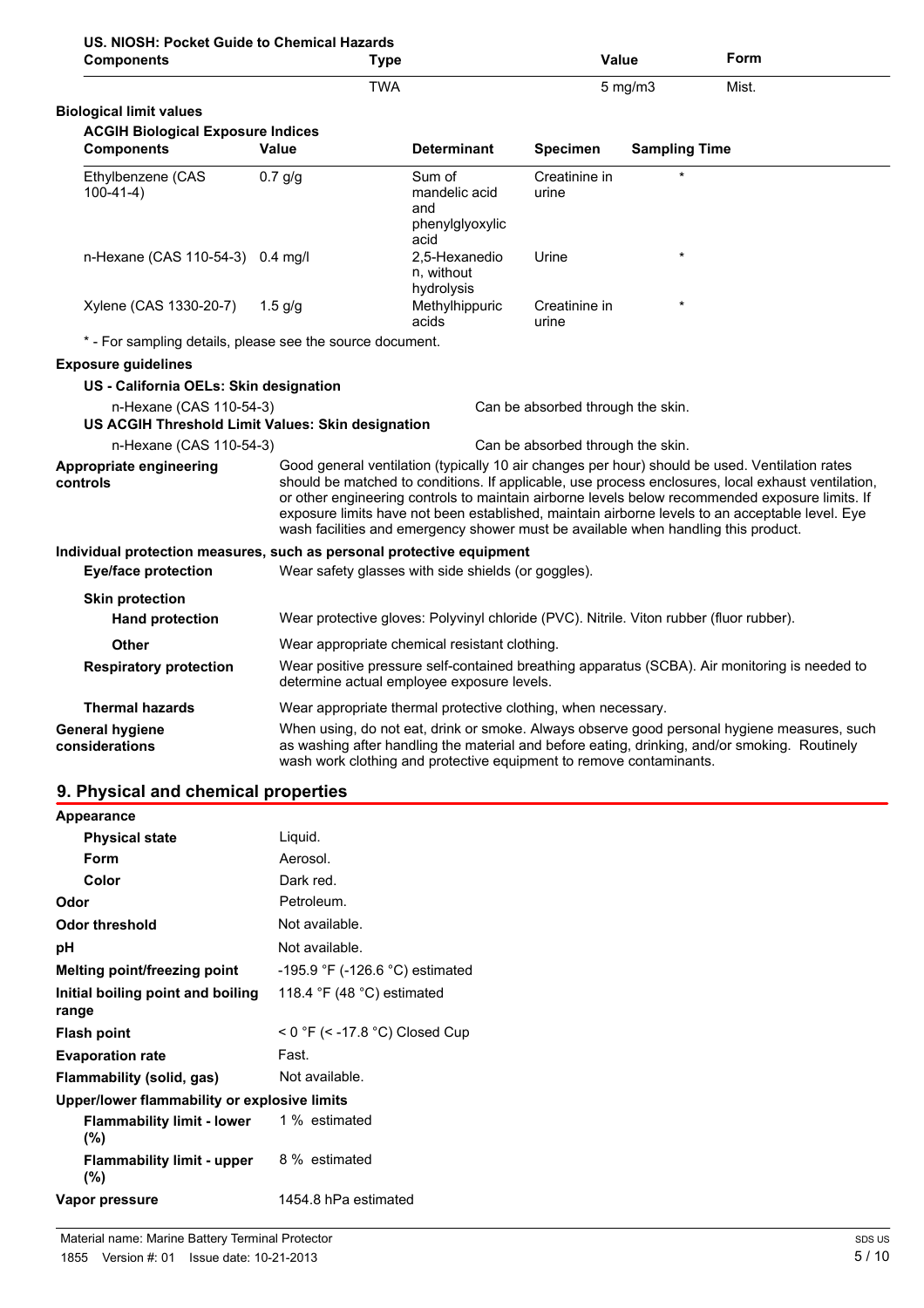| Vapor density                                     | Not available.                              |
|---------------------------------------------------|---------------------------------------------|
| <b>Relative density</b>                           | 0.73                                        |
| Solubility (water)                                | Not available.                              |
| <b>Partition coefficient</b><br>(n-octanol/water) | Not available.                              |
| <b>Auto-ignition temperature</b>                  | 500 $\degree$ F (260 $\degree$ C) estimated |
| Decomposition temperature                         | Not available.                              |
| <b>Viscosity (kinematic)</b>                      | Not available.                              |
| <b>Percent volatile</b>                           | 88.6 % estimated                            |

## **10. Stability and reactivity**

| <b>Reactivity</b>                            | The product is stable and non-reactive under normal conditions of use, storage and transport. |
|----------------------------------------------|-----------------------------------------------------------------------------------------------|
| <b>Chemical stability</b>                    | Material is stable under normal conditions.                                                   |
| <b>Possibility of hazardous</b><br>reactions | No dangerous reaction known under conditions of normal use.                                   |
| <b>Conditions to avoid</b>                   | Avoid temperatures exceeding the flash point. Contact with incompatible materials.            |
| Incompatible materials                       | Strong acids. Strong oxidizing agents. Halogens.                                              |
| <b>Hazardous decomposition</b><br>products   | No hazardous decomposition products are known.                                                |

## **11. Toxicological information**

| Information on likely routes of exposure                                           |                                                                                                                                      |
|------------------------------------------------------------------------------------|--------------------------------------------------------------------------------------------------------------------------------------|
| <b>Ingestion</b>                                                                   | May be fatal if swallowed and enters airways.                                                                                        |
| <b>Inhalation</b>                                                                  | Vapors have a narcotic effect and may cause headache, fatigue, dizziness and nausea.<br>Prolonged inhalation may be harmful.         |
| <b>Skin contact</b>                                                                | Causes skin irritation.                                                                                                              |
| Eye contact                                                                        | Direct contact with eyes may cause temporary irritation.                                                                             |
| Symptoms related to the<br>physical, chemical and<br>toxicological characteristics | Skin irritation. May cause redness and pain. Symptoms of overexposure may be headache,<br>dizziness, tiredness, nausea and vomiting. |

#### **Information on toxicological effects**

Acute toxicity **May be fatal if swallowed and enters airways. Narcotic effects.** 

| <b>Product</b>                       | <b>Test Results</b><br><b>Species</b>                                        |                                   |
|--------------------------------------|------------------------------------------------------------------------------|-----------------------------------|
| Marine Battery Terminal Protector    |                                                                              |                                   |
| Acute                                |                                                                              |                                   |
| Dermal                               |                                                                              |                                   |
| LD50                                 | Rabbit                                                                       | 5.0165 g/kg estimated             |
| Inhalation                           |                                                                              |                                   |
| LC50                                 | Rat                                                                          | 79590.4922 ppm, 4 hours estimated |
|                                      |                                                                              | 453.2757 mg/l, 4 Hours estimated  |
| LCL <sub>0</sub>                     | Rat                                                                          | 85853.4922 ppm, 4 hours estimated |
| Oral                                 |                                                                              |                                   |
| LD50                                 | Rat                                                                          | 12.5207 g/kg estimated            |
| <b>Chronic</b>                       |                                                                              |                                   |
| Oral                                 |                                                                              |                                   |
| LD <sub>50</sub>                     | Mouse                                                                        | 83.7065 g/kg estimated            |
| <b>Subchronic</b>                    |                                                                              |                                   |
| Oral                                 |                                                                              |                                   |
| LD50                                 | Rat                                                                          | 6346.6753 g/kg, 14 days estimated |
|                                      | * Estimates for product may be based on additional component data not shown. |                                   |
| <b>Skin corrosion/irritation</b>     | Causes skin irritation.                                                      |                                   |
| Serious eye damage/eye<br>irritation | Direct contact with eyes may cause temporary irritation.                     |                                   |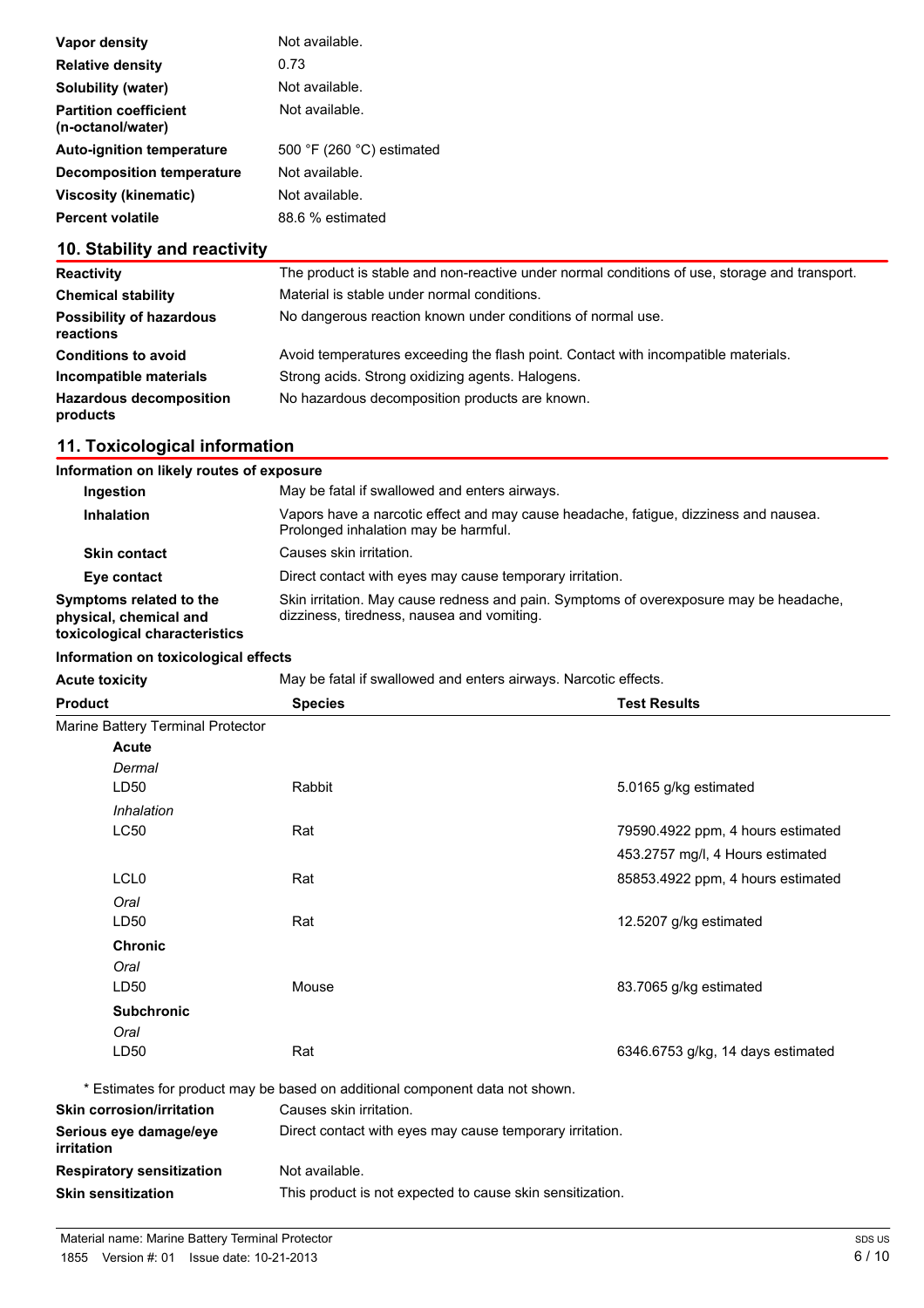| Germ cell mutagenicity                                        | No data available to indicate product or any components present at greater than 0.1% are<br>mutagenic or genotoxic.                                                                   |  |  |
|---------------------------------------------------------------|---------------------------------------------------------------------------------------------------------------------------------------------------------------------------------------|--|--|
| Carcinogenicity                                               | Suspected of causing cancer.                                                                                                                                                          |  |  |
| <b>IARC Monographs. Overall Evaluation of Carcinogenicity</b> |                                                                                                                                                                                       |  |  |
| Ethylbenzene (CAS 100-41-4)<br>Xylene (CAS 1330-20-7)         | 2B Possibly carcinogenic to humans.<br>3 Not classifiable as to carcinogenicity to humans.                                                                                            |  |  |
| <b>Reproductive toxicity</b>                                  | Possible reproductive hazard. Components in this product have been shown to cause birth defects<br>and reproductive disorders in laboratory animals. Suspected of damaging fertility. |  |  |
| Specific target organ toxicity -<br>single exposure           | Narcotic effects.                                                                                                                                                                     |  |  |
| Specific target organ toxicity -<br>repeated exposure         | Not classified.                                                                                                                                                                       |  |  |
| <b>Aspiration hazard</b>                                      | May be fatal if swallowed and enters airways.                                                                                                                                         |  |  |
| <b>Chronic effects</b>                                        | Prolonged inhalation may be harmful. Prolonged exposure may cause chronic effects.                                                                                                    |  |  |

## **12. Ecological information**

| <b>Ecotoxicity</b>                | Very toxic to aquatic life with long lasting effects. Accumulation in aquatic organisms is expected. |                                                                   |                                   |
|-----------------------------------|------------------------------------------------------------------------------------------------------|-------------------------------------------------------------------|-----------------------------------|
| <b>Product</b>                    |                                                                                                      | <b>Species</b>                                                    | <b>Test Results</b>               |
| Marine Battery Terminal Protector |                                                                                                      |                                                                   |                                   |
| Acute                             |                                                                                                      |                                                                   |                                   |
| Crustacea                         | <b>EC50</b>                                                                                          | Daphnia                                                           | 177.5294 mg/l, 48 hours estimated |
| <b>Fish</b>                       | <b>LC50</b>                                                                                          | <b>Fish</b>                                                       | 40625 ppm, 96 hours estimated     |
| <b>Components</b>                 |                                                                                                      | <b>Species</b>                                                    | <b>Test Results</b>               |
| Ethylbenzene (CAS 100-41-4)       |                                                                                                      |                                                                   |                                   |
| <b>Aquatic</b>                    |                                                                                                      |                                                                   |                                   |
| Acute                             |                                                                                                      |                                                                   |                                   |
| Crustacea                         | <b>EC50</b>                                                                                          | Water flea (Daphnia magna)                                        | 2.1 mg/l, 48 hours                |
| <b>Fish</b>                       | <b>LC50</b>                                                                                          | Fathead minnow (Pimephales promelas) 12.1 mg/l, 96 hours          |                                   |
| Methylcyclohexane (CAS 108-87-2)  |                                                                                                      |                                                                   |                                   |
| <b>Aquatic</b>                    |                                                                                                      |                                                                   |                                   |
| Fish                              | <b>LC50</b>                                                                                          | Striped bass (Morone saxatilis)                                   | 5.8 mg/l, 96 hours                |
| n-Heptane (CAS 142-82-5)          |                                                                                                      |                                                                   |                                   |
| <b>Aquatic</b>                    |                                                                                                      |                                                                   |                                   |
| <b>Fish</b>                       | <b>LC50</b>                                                                                          | Mozambique tilapia (Tilapia<br>mossambica)                        | 375 mg/l, 96 hours                |
| n-Hexane (CAS 110-54-3)           |                                                                                                      |                                                                   |                                   |
| <b>Aquatic</b>                    |                                                                                                      |                                                                   |                                   |
| Fish                              | <b>LC50</b>                                                                                          | Fathead minnow (Pimephales promelas) 2.101 - 2.981 mg/l, 96 hours |                                   |
| Xylene (CAS 1330-20-7)            |                                                                                                      |                                                                   |                                   |
| <b>Aquatic</b>                    |                                                                                                      |                                                                   |                                   |
| Fish                              | <b>LC50</b>                                                                                          | Rainbow trout, donaldson trout<br>(Oncorhynchus mykiss)           | 9.5 - 19.2 mg/l, 96 hours         |

\* Estimates for product may be based on additional component data not shown.

**Persistence and degradability** No data is available on the degradability of this product.

| <b>Bioaccumulative potential</b>                                           | No data available. |              |
|----------------------------------------------------------------------------|--------------------|--------------|
| Partition coefficient n-octanol / water (log Kow)                          |                    |              |
| Ethylbenzene                                                               |                    | 3.15         |
| Methylcyclohexane                                                          |                    | 3.61         |
| n-Heptane                                                                  |                    | 4.66         |
| n-Hexane                                                                   |                    | 3.9          |
| Xylene                                                                     |                    | $3.12 - 3.2$ |
| <b>Bioconcentration factor (BCF)</b>                                       |                    |              |
| Xylene                                                                     |                    | 15           |
| <b>Mobility in soil</b>                                                    | No data available. |              |
| No other adverse environmental effects (e.g. ozor<br>Other adverse effects |                    |              |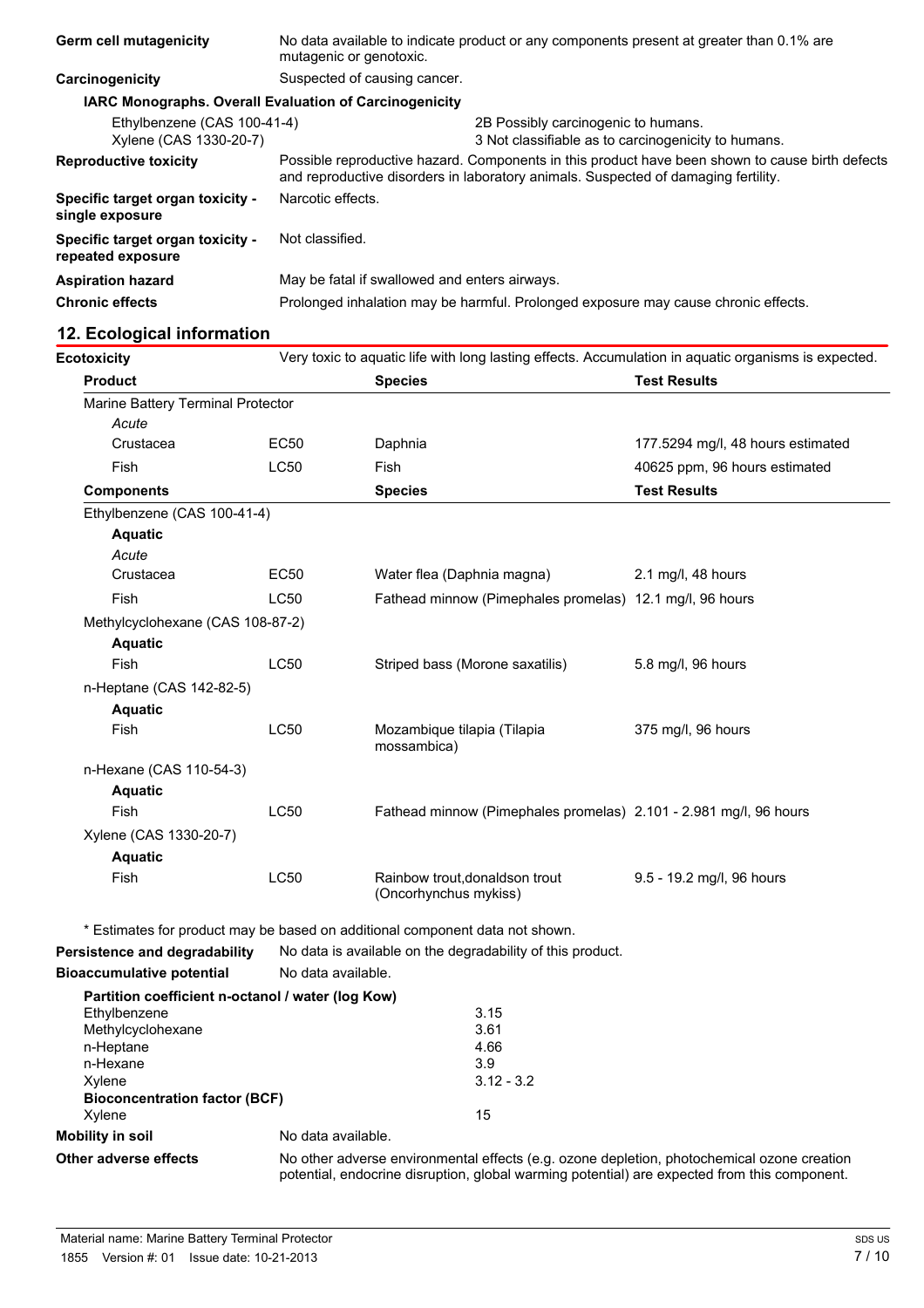## **13. Disposal considerations**

| Disposal of waste from<br>residues / unused products | This material and its container must be disposed of as hazardous waste. If discarded, this product<br>is considered a RCRA ignitable waste, D001. Consult authorities before disposal. Contents under<br>pressure. Do not puncture, incinerate or crush. Do not allow this material to drain into<br>sewers/water supplies. Do not contaminate ponds, waterways or ditches with chemical or used<br>container. Dispose of contents/container in accordance with local/regional/national regulations. |
|------------------------------------------------------|------------------------------------------------------------------------------------------------------------------------------------------------------------------------------------------------------------------------------------------------------------------------------------------------------------------------------------------------------------------------------------------------------------------------------------------------------------------------------------------------------|
| Hazardous waste code                                 | D001: Waste Flammable material with a flash point <140 F                                                                                                                                                                                                                                                                                                                                                                                                                                             |
| Contaminated packaging                               | Empty containers should be taken to an approved waste handling site for recycling or disposal.<br>Since emptied containers may retain product residue, follow label warnings even after container is<br>emptied. Do not re-use empty containers.                                                                                                                                                                                                                                                     |

## **14. Transport information**

| DOT                               |                                                                                                                                                                                 |
|-----------------------------------|---------------------------------------------------------------------------------------------------------------------------------------------------------------------------------|
| <b>UN number</b>                  | <b>UN1950</b>                                                                                                                                                                   |
| UN proper shipping name           | Aerosols, flammable, limited quantity                                                                                                                                           |
| <b>Transport hazard class(es)</b> |                                                                                                                                                                                 |
| <b>Class</b>                      | 2.1                                                                                                                                                                             |
| <b>Subsidiary risk</b>            |                                                                                                                                                                                 |
| Label(s)                          | 2.1                                                                                                                                                                             |
| Packing group                     | Not applicable.                                                                                                                                                                 |
|                                   | Special precautions for user Read safety instructions, SDS and emergency procedures before handling. Read safety<br>instructions, SDS and emergency procedures before handling. |
| <b>Packaging exceptions</b>       | 306                                                                                                                                                                             |
| Packaging non bulk                | None                                                                                                                                                                            |
| Packaging bulk                    | None                                                                                                                                                                            |
| <b>IATA</b>                       |                                                                                                                                                                                 |
| <b>UN number</b>                  | <b>UN1950</b>                                                                                                                                                                   |
| UN proper shipping name           | Aerosols, flammable, limited quantity                                                                                                                                           |
| <b>Transport hazard class(es)</b> |                                                                                                                                                                                 |
| <b>Class</b>                      | 2.1                                                                                                                                                                             |
| <b>Subsidiary risk</b>            |                                                                                                                                                                                 |
| Packing group                     | Not applicable.                                                                                                                                                                 |
| <b>Environmental hazards</b>      | No.                                                                                                                                                                             |
| <b>ERG Code</b>                   | 10I                                                                                                                                                                             |
|                                   | Special precautions for user Read safety instructions, SDS and emergency procedures before handling. Read safety<br>instructions, SDS and emergency procedures before handling. |
| <b>Other information</b>          |                                                                                                                                                                                 |
| Passenger and cargo<br>aircraft   | Allowed.                                                                                                                                                                        |
| Cargo aircraft only               | Allowed.                                                                                                                                                                        |
| <b>IMDG</b>                       |                                                                                                                                                                                 |
| <b>UN number</b>                  | UN1950                                                                                                                                                                          |
| UN proper shipping name           | AEROSOLS, LIMITED QUANTITY                                                                                                                                                      |
| <b>Transport hazard class(es)</b> |                                                                                                                                                                                 |
| <b>Class</b>                      | $\overline{2}$                                                                                                                                                                  |
| <b>Subsidiary risk</b>            |                                                                                                                                                                                 |
| Packing group                     | Not applicable.                                                                                                                                                                 |
| <b>Environmental hazards</b>      |                                                                                                                                                                                 |
| <b>Marine pollutant</b>           | No.                                                                                                                                                                             |
| <b>EmS</b>                        | Not available.                                                                                                                                                                  |
|                                   | Special precautions for user Read safety instructions, SDS and emergency procedures before handling. Read safety<br>instructions, SDS and emergency procedures before handling. |

## **15. Regulatory information**

| <b>US federal regulations</b>                  | This product is a "Hazardous Chemical" as defined by the OSHA Hazard Communication<br>Standard, 29 CFR 1910.1200. |
|------------------------------------------------|-------------------------------------------------------------------------------------------------------------------|
|                                                | TSCA Section 12(b) Export Notification (40 CFR 707, Subpt. D)                                                     |
| Not regulated.                                 |                                                                                                                   |
| <b>SARA 304 Emergency release notification</b> |                                                                                                                   |
| Not regulated.                                 |                                                                                                                   |
|                                                | US. OSHA Specifically Regulated Substances (29 CFR 1910.1001-1050)                                                |
| Not listed.                                    |                                                                                                                   |
|                                                | US EPCRA (SARA Title III) Section 313 - Toxic Chemical: Listed substance                                          |
| Ethylbenzene (CAS 100-41-4)                    |                                                                                                                   |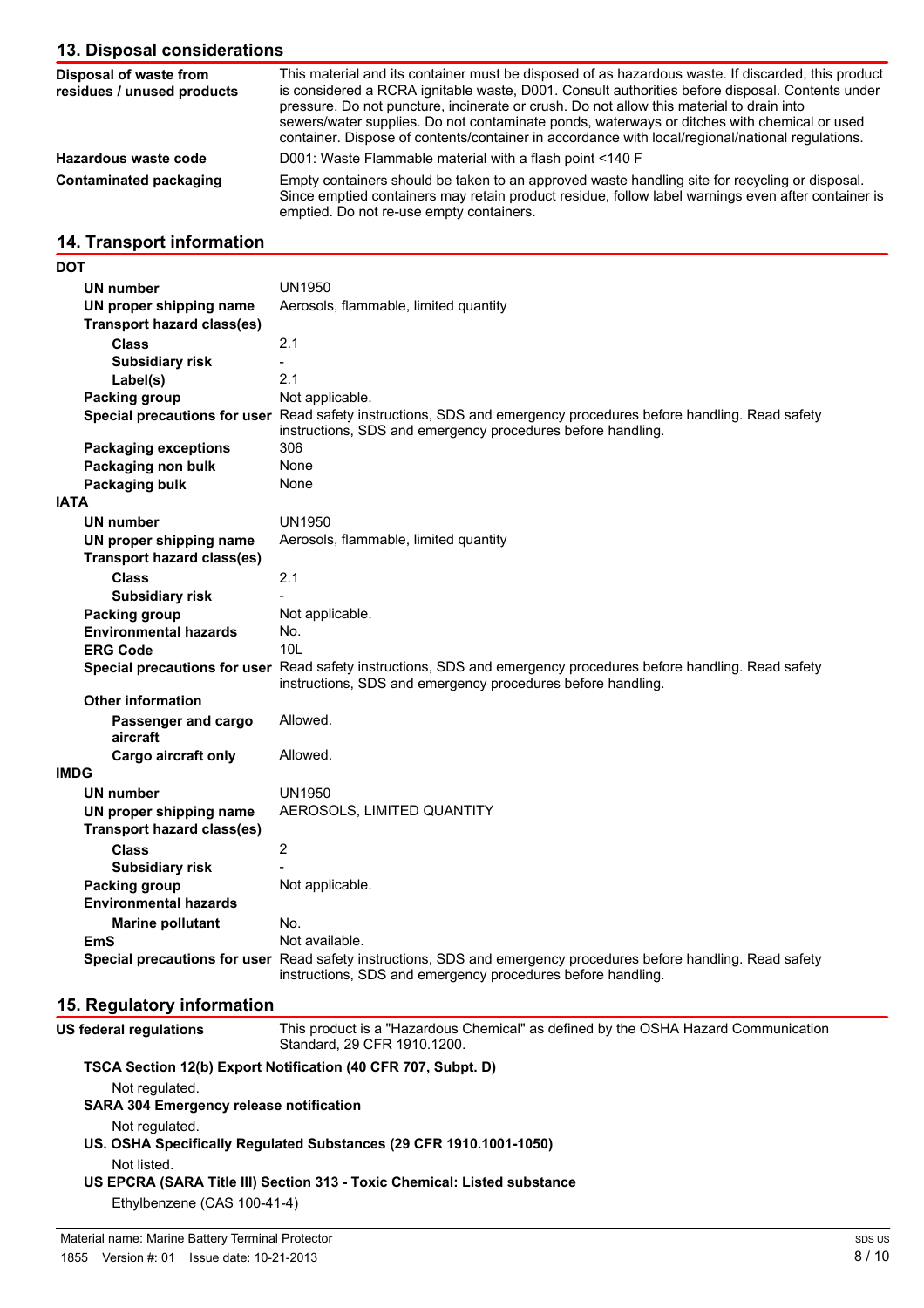| n-Hexane (CAS 110-54-3)<br>Xylene (CAS 1330-20-7)                                                                                                                                                                                                 |                                                                                                                        |                                                                                                                              |
|---------------------------------------------------------------------------------------------------------------------------------------------------------------------------------------------------------------------------------------------------|------------------------------------------------------------------------------------------------------------------------|------------------------------------------------------------------------------------------------------------------------------|
| <b>CERCLA Hazardous Substance List (40 CFR 302.4)</b>                                                                                                                                                                                             |                                                                                                                        |                                                                                                                              |
| 2-Methylhexane (CAS 591-76-4)<br>3-Methylhexane (CAS 589-34-4)<br>Ethylbenzene (CAS 100-41-4)<br>Methylcyclohexane (CAS 108-87-2)<br>n-Hexane (CAS 110-54-3)<br>Xylene (CAS 1330-20-7)<br><b>CERCLA Hazardous Substances: Reportable quantity</b> |                                                                                                                        |                                                                                                                              |
| 2-Methylhexane (CAS 591-76-4)                                                                                                                                                                                                                     |                                                                                                                        | $100$ lbs                                                                                                                    |
| 3-Methylhexane (CAS 589-34-4)<br>Ethylbenzene (CAS 100-41-4)<br>Methylcyclohexane (CAS 108-87-2)<br>n-Hexane (CAS 110-54-3)<br>Xylene (CAS 1330-20-7)                                                                                             |                                                                                                                        | 100 lbs<br>1000 lbs<br>100 lbs<br>5000 lbs<br>100 lbs                                                                        |
|                                                                                                                                                                                                                                                   | Response Center (800-424-8802) and to your Local Emergency Planning Committee.                                         | Spills or releases resulting in the loss of any ingredient at or above its RQ require immediate notification to the National |
| Clean Air Act (CAA) Section 112 Hazardous Air Pollutants (HAPs) List                                                                                                                                                                              |                                                                                                                        |                                                                                                                              |
| Ethylbenzene (CAS 100-41-4)<br>n-Hexane (CAS 110-54-3)<br>Xylene (CAS 1330-20-7)                                                                                                                                                                  |                                                                                                                        |                                                                                                                              |
| Clean Air Act (CAA) Section 112(r) Accidental Release Prevention (40 CFR 68.130)                                                                                                                                                                  |                                                                                                                        |                                                                                                                              |
| Not regulated.                                                                                                                                                                                                                                    |                                                                                                                        |                                                                                                                              |
| <b>Safe Drinking Water Act</b><br>(SDWA)                                                                                                                                                                                                          | Not regulated.                                                                                                         |                                                                                                                              |
| <b>Food and Drug</b><br><b>Administration (FDA)</b>                                                                                                                                                                                               | Not regulated.                                                                                                         |                                                                                                                              |
| Superfund Amendments and Reauthorization Act of 1986 (SARA)<br><b>Section 311/312</b><br><b>Hazard categories</b>                                                                                                                                 | Immediate Hazard - Yes<br>Delayed Hazard - Yes<br>Fire Hazard - Yes<br>Pressure Hazard - Yes<br>Reactivity Hazard - No |                                                                                                                              |
| <b>SARA 302 Extremely</b><br>hazardous substance                                                                                                                                                                                                  | No                                                                                                                     |                                                                                                                              |
| US state regulations                                                                                                                                                                                                                              |                                                                                                                        |                                                                                                                              |
| US. New Jersey RTK - Substances: Listed substance                                                                                                                                                                                                 |                                                                                                                        |                                                                                                                              |
| 3-Methylhexane (CAS 589-34-4)<br>Ethylbenzene (CAS 100-41-4)<br>Methylcyclohexane (CAS 108-87-2)<br>n-Heptane (CAS 142-82-5)<br>n-Hexane (CAS 110-54-3)<br>Xylene (CAS 1330-20-7)                                                                 |                                                                                                                        |                                                                                                                              |
| US. Massachusetts RTK - Substance List                                                                                                                                                                                                            |                                                                                                                        |                                                                                                                              |
| 2-Methylhexane (CAS 591-76-4)<br>3-Methylhexane (CAS 589-34-4)<br>Methylcyclohexane (CAS 108-87-2)<br>n-Heptane (CAS 142-82-5)<br>Xylene (CAS 1330-20-7)                                                                                          |                                                                                                                        |                                                                                                                              |
| US. Pennsylvania RTK - Hazardous Substances                                                                                                                                                                                                       |                                                                                                                        |                                                                                                                              |
| 2-Methylhexane (CAS 591-76-4)<br>3-Methylhexane (CAS 589-34-4)<br>Ethylbenzene (CAS 100-41-4)<br>Methylcyclohexane (CAS 108-87-2)<br>n-Heptane (CAS 142-82-5)<br>n-Hexane (CAS 110-54-3)<br>Xylene (CAS 1330-20-7)                                |                                                                                                                        |                                                                                                                              |
| <b>US. Rhode Island RTK</b>                                                                                                                                                                                                                       |                                                                                                                        |                                                                                                                              |
| Ethylbenzene (CAS 100-41-4)<br>n-Hexane (CAS 110-54-3)<br>Xylene (CAS 1330-20-7)                                                                                                                                                                  |                                                                                                                        |                                                                                                                              |
| US. California Proposition 65<br>reproductive harm.                                                                                                                                                                                               |                                                                                                                        | WARNING: This product contains a chemical known to the State of California to cause cancer and birth defects or other        |